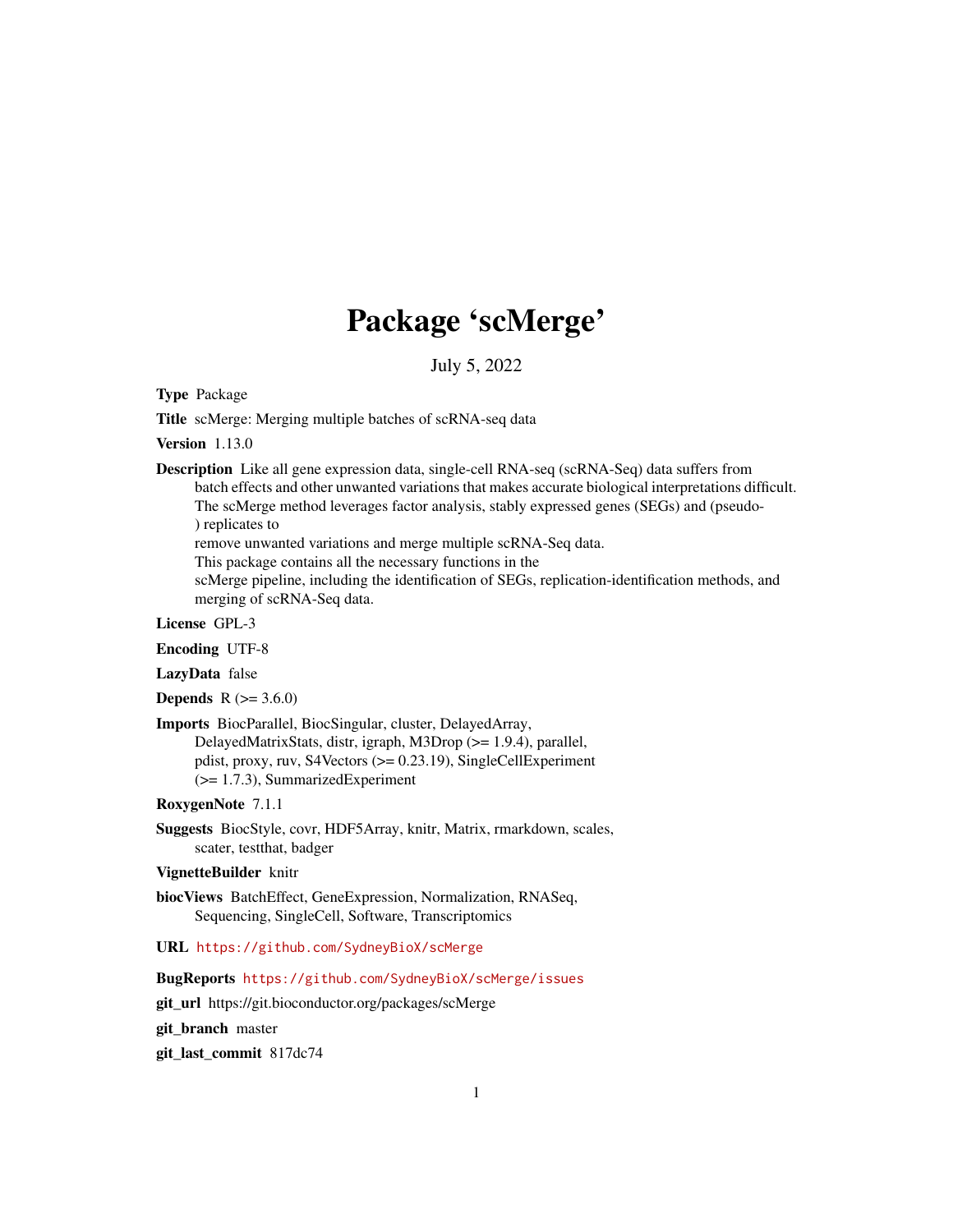git\_last\_commit\_date 2022-04-26 Date/Publication 2022-07-05 Author Yingxin Lin [aut, cre], Kevin Wang [aut], Sydney Bioinformatics and Biometrics Group [fnd]

Maintainer Yingxin Lin <yingxin.lin@sydney.edu.au>

# R topics documented:

| Index |  |
|-------|--|

example\_sce *Subsetted mouse ESC 'SingleCellExperiment' object*

# Description

A dataset containing 300 cells and 2026 genes from two batches of mouse ESC data

#### Usage

```
data(example_sce, package = 'scMerge')
```
# Format

A 'SingleCellExperiment' object

# Source

<https://www.ebi.ac.uk/arrayexpress/experiments/E-MTAB-2600/>

# References

Kolodziejczyk et al.

<span id="page-1-0"></span>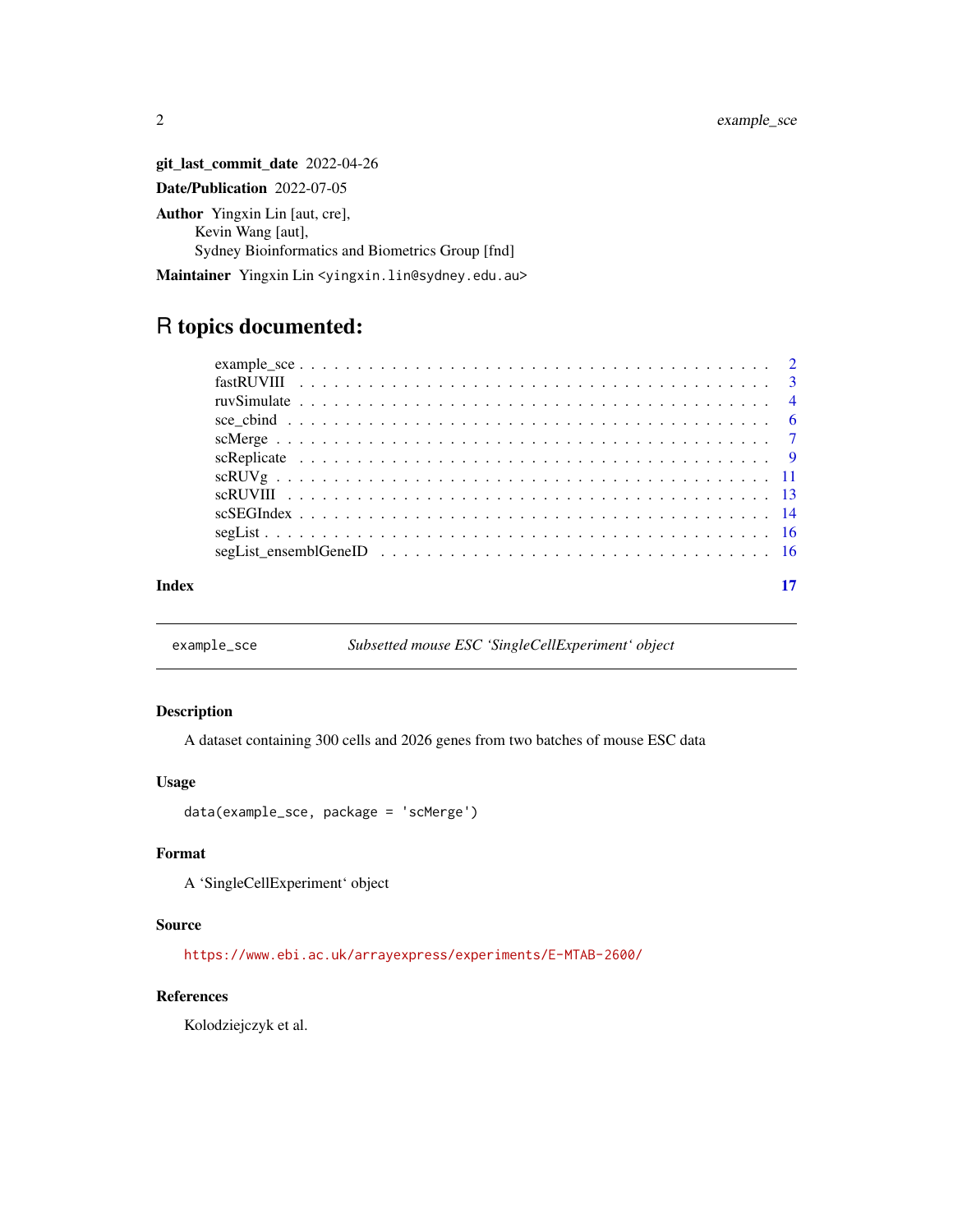<span id="page-2-0"></span>

Perform a fast version of the ruv::RUVIII algorithm for scRNA-Seq data noise estimation

# Usage

```
fastRUVIII(
 Y,
 M,
 ctl,
 k = NULL,eta = NULL,
 svd_k = 50,
 include.intercept = TRUE,
 average = FALSE,BPPARAM = SerialParam(),
 BSPARAM = ExactParam(),
 fullalpha = NULL,
 return.info = FALSE,
  inputcheck = TRUE
\mathcal{L}
```
# Arguments

| Y                 | The unnormalised scRNA-Seq data matrix. A m by n matrix, where m is the<br>number of observations and n is the number of features.                                                                                                                                                                     |  |
|-------------------|--------------------------------------------------------------------------------------------------------------------------------------------------------------------------------------------------------------------------------------------------------------------------------------------------------|--|
| M                 | The replicate mapping matrix. The mapping matrix has m rows (one for each<br>observation), and each column represents a set of replicates. The $(i, j)$ -th entry<br>of the mapping matrix is 1 if the i-th observation is in replicate set j, and $0$<br>otherwise. See ruy::RUVIII for more details. |  |
| ctl               | An index vector to specify the negative controls. Either a logical vector of length<br>n or a vector of integers.                                                                                                                                                                                      |  |
| k                 | The number of unwanted factors to remove. This is inherited from the ruvK<br>argument from the scMerge::scMerge function.                                                                                                                                                                              |  |
| eta               | Gene-wise (as opposed to sample-wise) covariates. See ruv::RUVIII for details.                                                                                                                                                                                                                         |  |
| svd_k             | If BSPARAM is set to RandomParam or IrlbaParam class from BiocSingular<br>package, then svd_k will be used to used to reduce the computational cost of<br>singular value decomposition. Default to 50.                                                                                                 |  |
| include.intercept |                                                                                                                                                                                                                                                                                                        |  |
|                   | When eta is specified (not NULL) but does not already include an intercept term,<br>this will automatically include one. See ruv::RUVIII for details.                                                                                                                                                  |  |
| average           | Average replicates after adjustment. See ruv::RUVIII for details.                                                                                                                                                                                                                                      |  |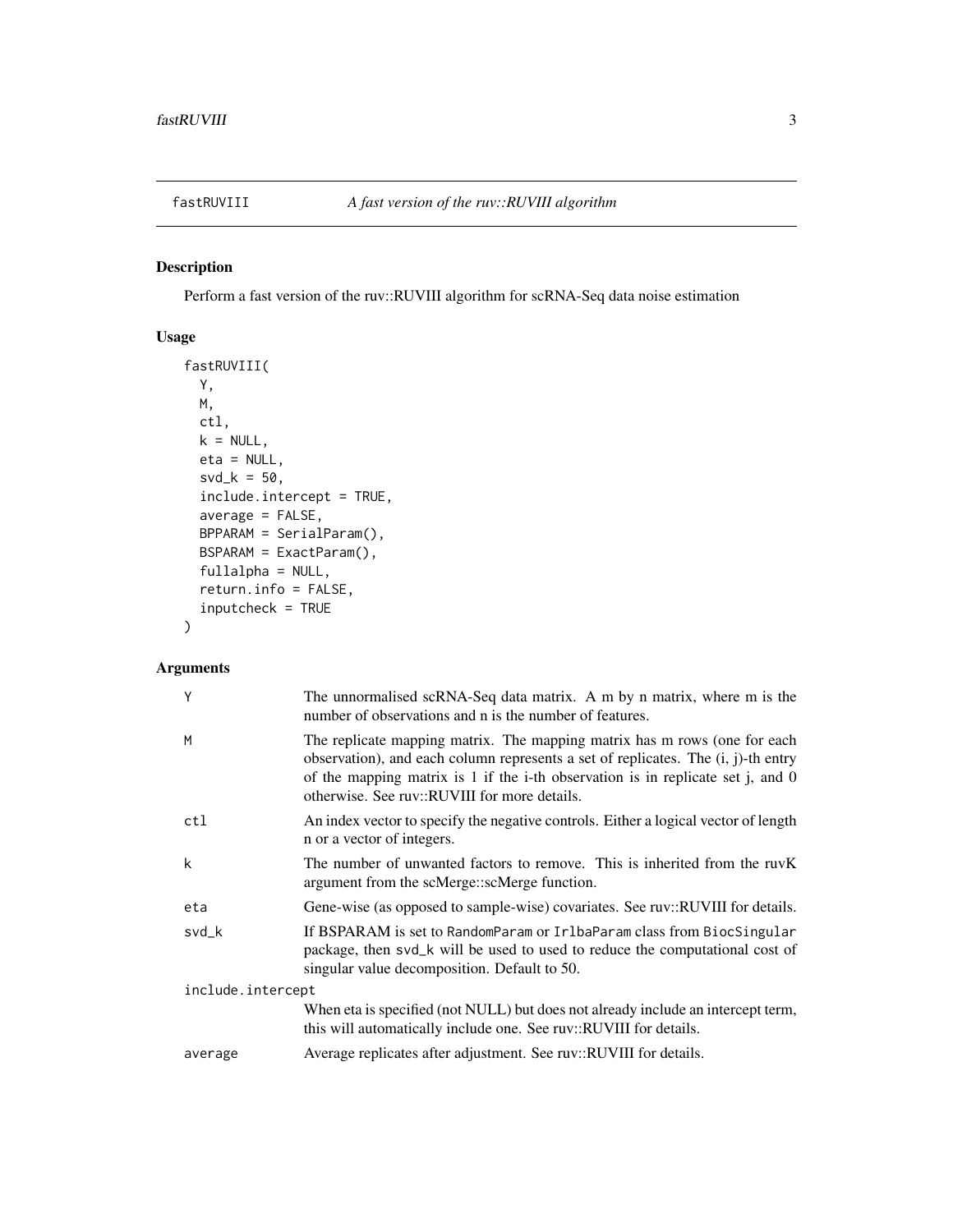<span id="page-3-0"></span>

| <b>BPPARAM</b> | A BiocParallelParam class object from the BiocParallel package is used.<br>Default is SerialParam().           |
|----------------|----------------------------------------------------------------------------------------------------------------|
| <b>BSPARAM</b> | A BiocSingularParam class object from the BiocSingular package is used.<br>Default is ExactParam().            |
| fullalpha      | Not used. Please ignore. See ruy::RUVIII for details.                                                          |
| return.info    | Additional information relating to the computation of normalised matrix. We<br>recommend setting this to true. |
| inputcheck     | We recommend setting this to true.                                                                             |

# Value

A normalised matrix of the same dimensions as the input matrix Y.

### Author(s)

Yingxin Lin, John Ormerod, Kevin Wang

### Examples

```
L = \text{ruvSimulate} (m = 200, n = 500, nc = 400, nCelltypes = 3, nBatch = 2, lambda = 0.1, sce = FALSE)
Y = L$Y; M = L$M; ct1 = L$ctlimproved1 = \text{scMerge::fastRUVIII}(Y = Y, M = M, \text{ctl} = \text{ctl},k = 20, BSPARAM = BiocSingular::ExactParam())
improved2 = \text{scMerge::fastRUVIII}(Y = Y, M = M, \text{ctl} = \text{ctl},k = 20, BSPARAM = BiocSingular::RandomParam(), svd_k = 50)
old = ruv::RUVIII(Y = Y, M = M, ct1 = ct1, k = 20)all.equal(improved1, old)
all.equal(improved2, old)
```

| ruvSimulate | Simulate a simple matrix or SingleCellExperiment to test internals of |
|-------------|-----------------------------------------------------------------------|
|             | scMerge                                                               |

# Description

This function is designed to generate Poisson-random-variable data matrix to test on the internal algorithms of scMerge. It does not represent real biological situations and it is not intended to be used by end-users.

#### Usage

```
ruvSimulate(
 m = 100.
 n = 5000.
 nc = floor(n/2),
 nCelltypes = 3,
 nBatch = 2,
```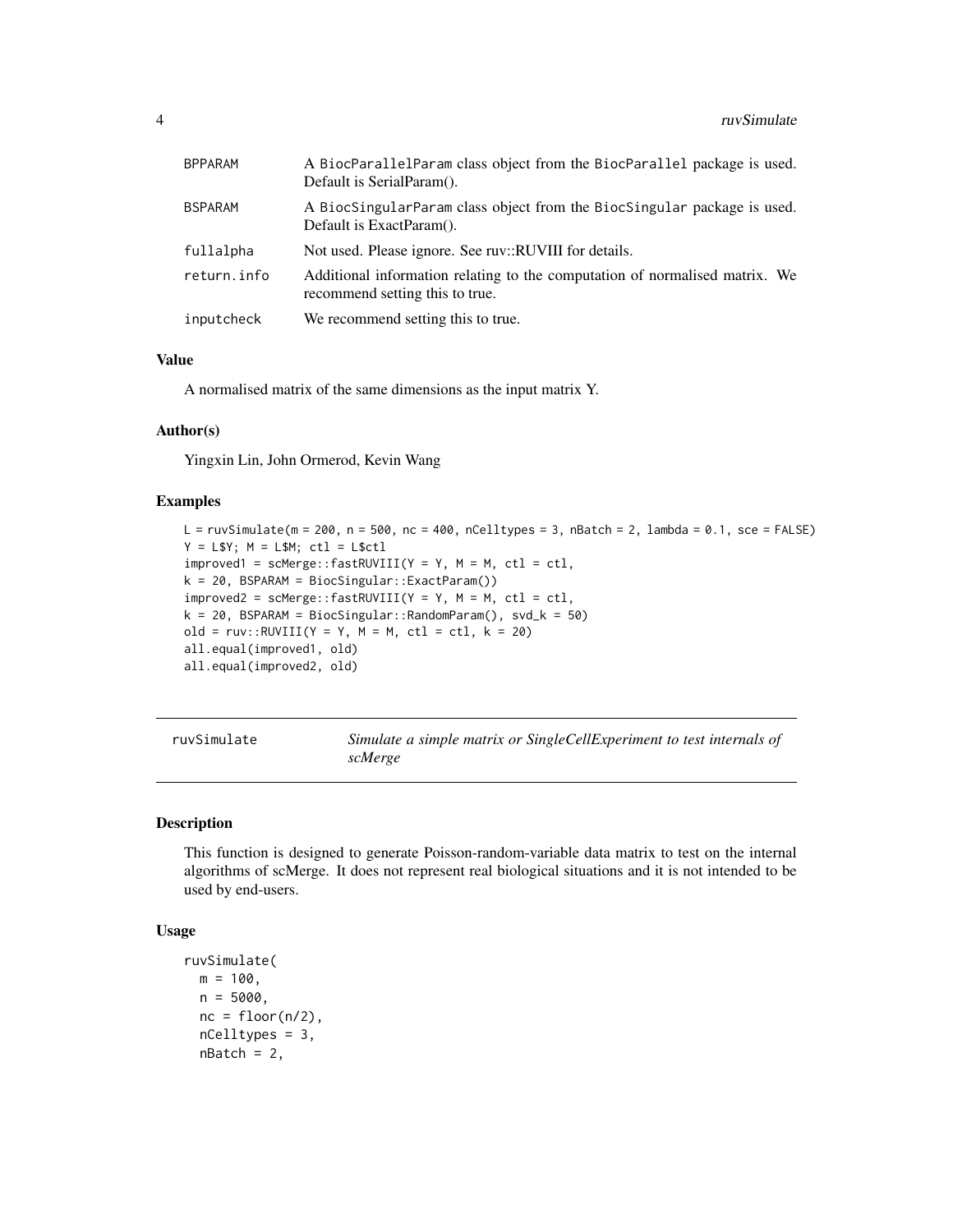#### ruvSimulate 5

```
k = 20,
  lambda = 0.1,
  sec = FALSE\lambda
```
# Arguments

| m          | Number of observations                         |
|------------|------------------------------------------------|
| n          | Number of features                             |
| nc         | Number of negative controls                    |
| nCelltypes | Number of cell-types                           |
| nBatch     | Number of batches                              |
| k          | Number of unwanted factors in simulation       |
| lambda     | Rate parameter for random Poisson generation   |
| sce        | If TRUE, returns a SingleCellExperiment object |

# Value

If sce is FALSE, then the output is a list consists of

- Y, expression matrix generated through Poisson random variables,
- ctl, a logical vector indicating the control genes,
- M, replicate mapping matrix,
- cellTypes, a vector indicating simulated cell types
- batch, a vector indicating simulated batches

if sce is TRUE, a SingleCellExperiment wrapper will be applied on all above simulated objects.

# Examples

```
set.seed(1)
L = ruvSimulate(m = 200, n = 1000, nc = 200,nCelltypes = 3, nBatch = 2, lambda = 0.1, k = 10, sce = TRUE)
print(L)
example <- scMerge(sce_combine = L,
                      ctl = paste0('gene', 1:500),cell_type = L$cellTypes,
                      ruvK = 10,
                      assay_name = 'scMerge')
L = \text{scatter::runPCA}(L, \text{ expres_values} = "logcounts")scater::plotPCA(L, colour_by = 'cellTypes', shape = 'batch')
example = scater::runPCA(example, exprs_values = 'scMerge')
scater::plotPCA(example, colour_by = 'cellTypes', shape = 'batch')
```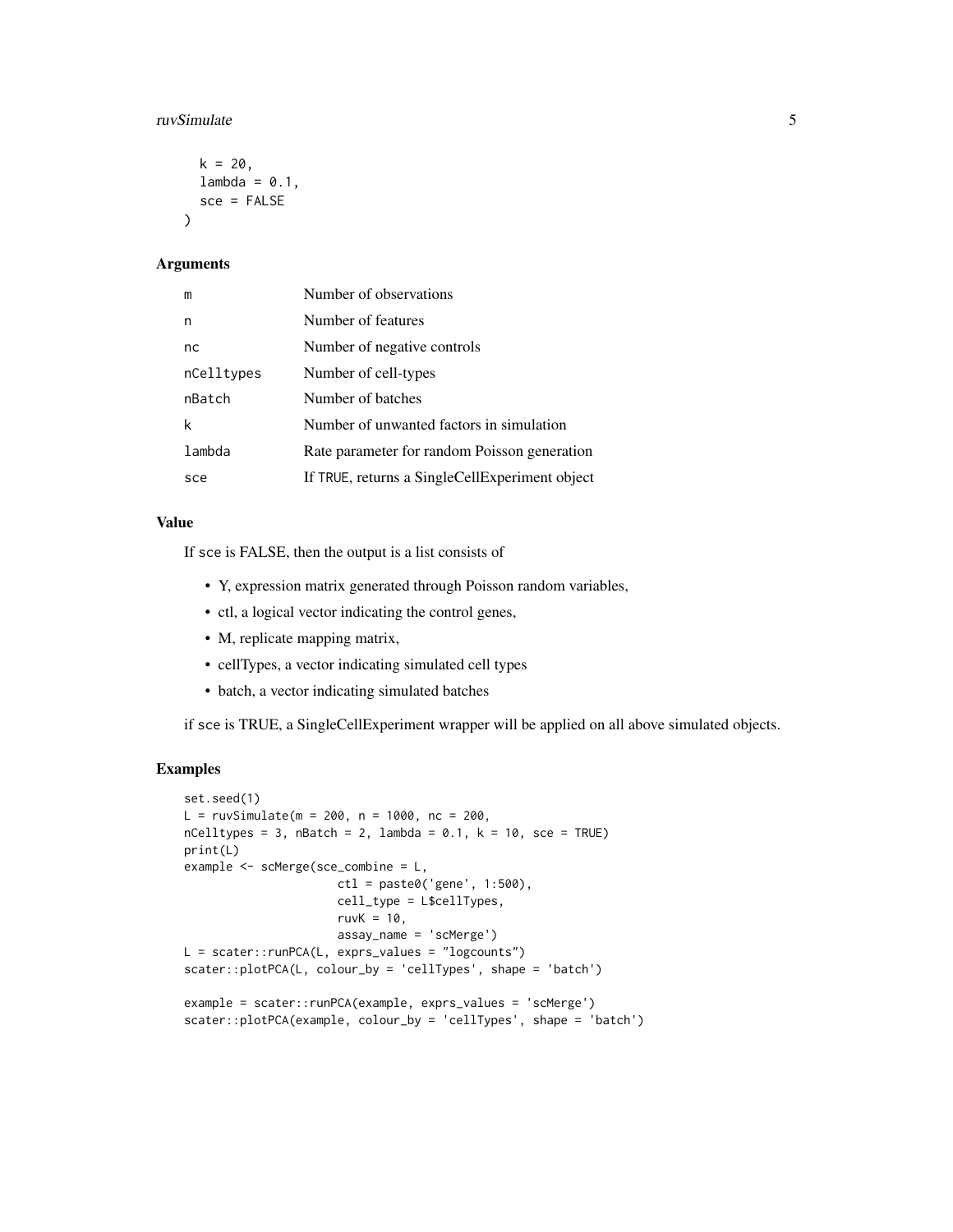<span id="page-5-0"></span>

Combind several SingleCellExperiment objects from different batches/experiments.

# Usage

```
sce_cbind(
 sce_list,
 method = "intersect",
 cut_of_batch = 0.01,
 cut_of_{overall} = 0.01,exprs = c("counts", "logcounts"),
 colData_names = NULL,
 batch_names = NULL
)
```
# Arguments

| sce_list        | A list contains the SingleCellExperiment Object from each batch                                                                                              |  |
|-----------------|--------------------------------------------------------------------------------------------------------------------------------------------------------------|--|
| method          | A string indicates the method of combining the gene expression matrix, either<br>union or intersect. Default to intersect. union only supports matrix class. |  |
| cut_off_batch   | A numeric vector indicating the cut-off for the proportion of a gene is expressed<br>within each batch                                                       |  |
| cut_off_overall |                                                                                                                                                              |  |
|                 | A numeric vector indicating the cut-off for the proportion of a gene is expressed<br>overall data                                                            |  |
| exprs           | A string vector indicating the expression matrices to be combined. The first<br>assay named will be used to determine the proportion of zeores.              |  |
| colData_names   | A string vector indicating the coldata that are combined                                                                                                     |  |
| batch_names     | A string vector indicating the batch names for the output sce object                                                                                         |  |

# Value

A SingleCellExperiment object with the list of SCE objects combined.

# Author(s)

Yingxin Lin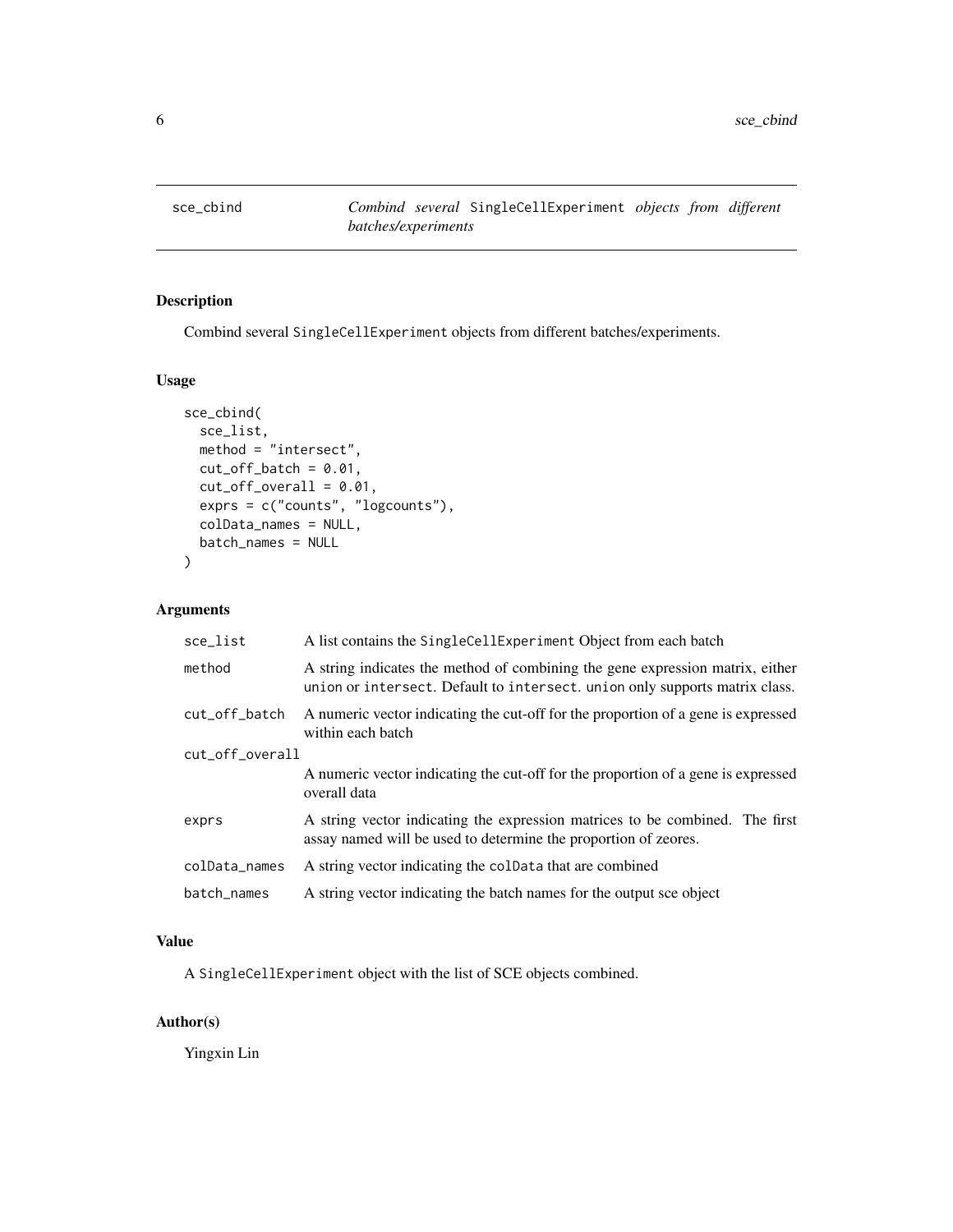#### <span id="page-6-0"></span>scMerge 7 and 2008 and 2008 and 2008 and 2008 and 2008 and 2008 and 2008 and 2008 and 2008 and 2008 and 2008 and 2008 and 2008 and 2008 and 2008 and 2008 and 2008 and 2008 and 2008 and 2008 and 2008 and 2008 and 2008 and 2

# Examples

```
data('example_sce', package = 'scMerge')
batch_names<-unique(example_sce$batch)
sce_list<-list(example_sce[,example_sce$batch=='batch2'],
               example_sce[,example_sce$batch=='batch3'])
sce_combine<-sce_cbind(sce_list,batch_names=batch_names)
```
# scMerge *Perform the scMerge algorithm*

# Description

Merge single-cell RNA-seq data from different batches and experiments leveraging (pseudo)-replicates and control genes.

# Usage

```
scMerge(
  sce_combine,
  ctl = NULL,kmeansK = NULL,
  exprs = "logcounts",
  hvg_exprs = "counts",
 batch_name = "batch",
 marker = NULL,
 marker_list = NULL,
  ruvK = 20,
  replicate_prop = 1,
  cell_type = NULL,cell_type_match = FALSE,
  cell_type_inc = NULL,
 BSPARAM = ExactParam(),
  svd_k = 50,
  dist = "cor",
 WV = NULL,WV_marker = NULL,
 BPPARAM = SerialParam(),
  return_all_RUV = FALSE,
  assay_name = NULL,
 plot_igraph = TRUE,
  verbose = FALSE
```

```
)
```
# Arguments

sce\_combine A SingleCellExperiment object contains the batch-combined matrix with batch info in colData.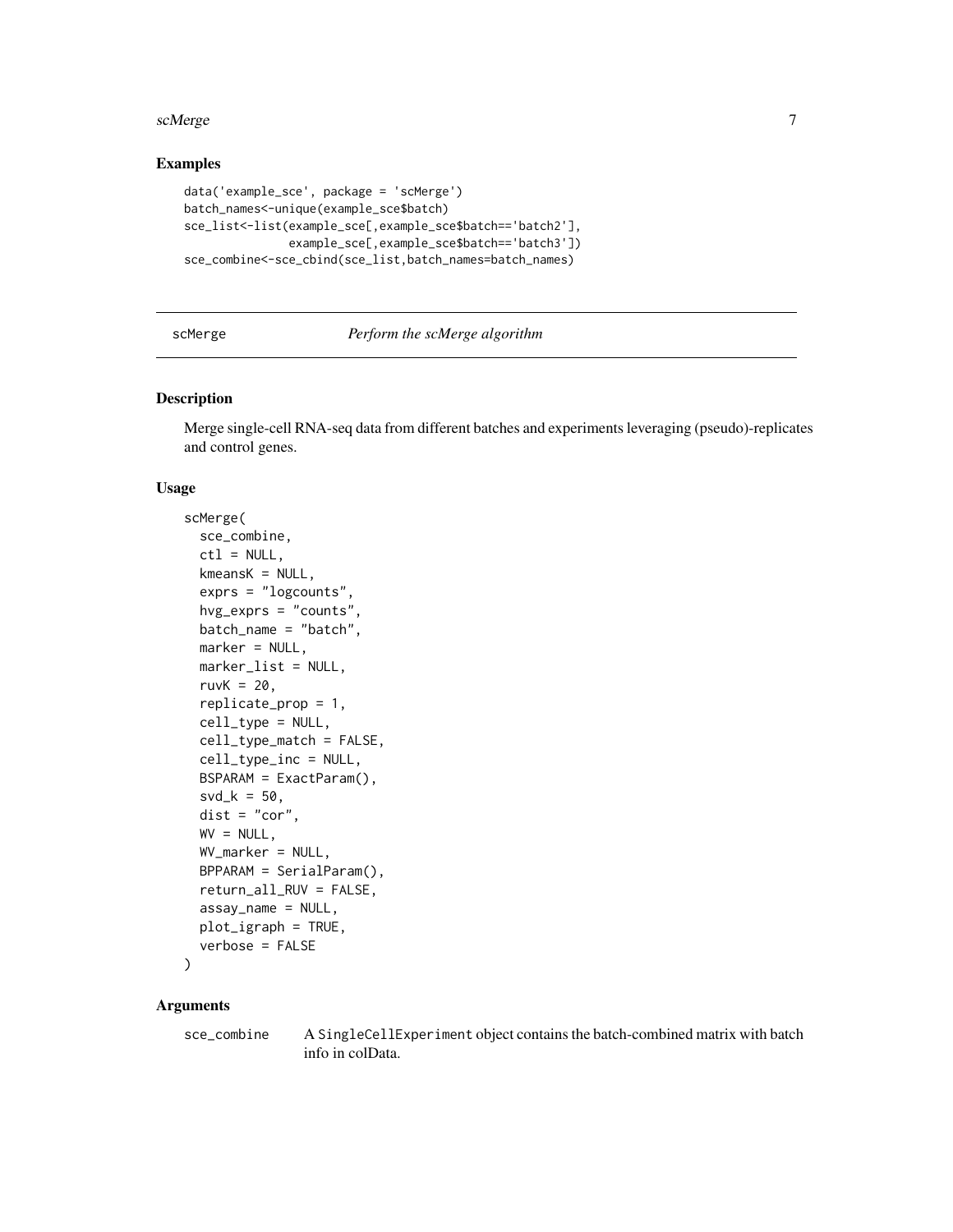| ctl             | A character vector of negative control. It should have a non-empty intersection<br>with the rows of sce_combine.                                                                                                                                                                                             |
|-----------------|--------------------------------------------------------------------------------------------------------------------------------------------------------------------------------------------------------------------------------------------------------------------------------------------------------------|
| kmeansK         | A vector indicates the kmeans's K for each batch. The length of kmeansK needs<br>to be the same as the number of batch.                                                                                                                                                                                      |
| exprs           | A string indicating the name of the assay requiring batch correction in sce_combine,<br>default is logcounts.                                                                                                                                                                                                |
| hvg_exprs       | A string indicating the assay that to be used for highly variable genes identifica-<br>tion in sce_combine, default is counts.                                                                                                                                                                               |
| batch_name      | A character indicating the name of the batch column, default to "batch"                                                                                                                                                                                                                                      |
| marker          | An optional vector of markers, to be used in calculation of mutual nearest cluster.<br>If no markers input, highly variable genes will be used instead.                                                                                                                                                      |
| marker_list     | An optional list of markers for each batch, which will be used in calculation of<br>mutual nearest cluster.                                                                                                                                                                                                  |
| ruvK            | An optional integer/vector indicating the number of unwanted variation factors<br>that are removed, default is 20.                                                                                                                                                                                           |
| replicate_prop  | A number indicating the ratio of cells that are included in pseudo-replicates,<br>ranges from 0 to 1. Default to 1.                                                                                                                                                                                          |
| cell_type       | An optional vector indicating the cell type information for each cell in the batch-<br>combined matrix. If it is NULL, pseudo-replicate procedure will be run to identify<br>cell type.                                                                                                                      |
| cell_type_match |                                                                                                                                                                                                                                                                                                              |
|                 | An optional logical input for whether to find mutual nearest cluster using cell<br>type information.                                                                                                                                                                                                         |
| cell_type_inc   | An optional vector indicating the indices of the cells that will be used to super-<br>vise the pseudo-replicate procedure.                                                                                                                                                                                   |
| <b>BSPARAM</b>  | A BiocSingularParam class object from the BiocSingular package is used.<br>Default is ExactParam().                                                                                                                                                                                                          |
| svd_k           | If BSPARAM is set to RandomParam or IrlbaParam class from BiocSingular<br>package, then svd_k will be used to used to reduce the computational cost of<br>singular value decomposition. Default to 50.                                                                                                       |
| dist            | The distance metrics that are used in the calculation of the mutual nearest cluster,<br>default is Pearson correlation.                                                                                                                                                                                      |
| WV              | A optional vector indicating the wanted variation factor other than cell type info,<br>such as cell stages.                                                                                                                                                                                                  |
| WV_marker       | An optional vector indicating the markers of the wanted variation.                                                                                                                                                                                                                                           |
| <b>BPPARAM</b>  | A BiocParallelParam class object from the BiocParallel package is used.<br>Default is SerialParam().                                                                                                                                                                                                         |
| return_all_RUV  | If FALSE, then only returns a SingleCellExperiment object with original data<br>and one normalised matrix. Otherwise, the SingleCellExperiment object will<br>contain the original data and one normalised matrix for each ruvK value. In this<br>latter case, assay_name must have the same length as ruvK. |
| assay_name      | The assay name(s) for the adjusted expression matrix (matrices). If return_all_RUV<br>$=$ TRUE assay_name must have the same length as ruvK.                                                                                                                                                                 |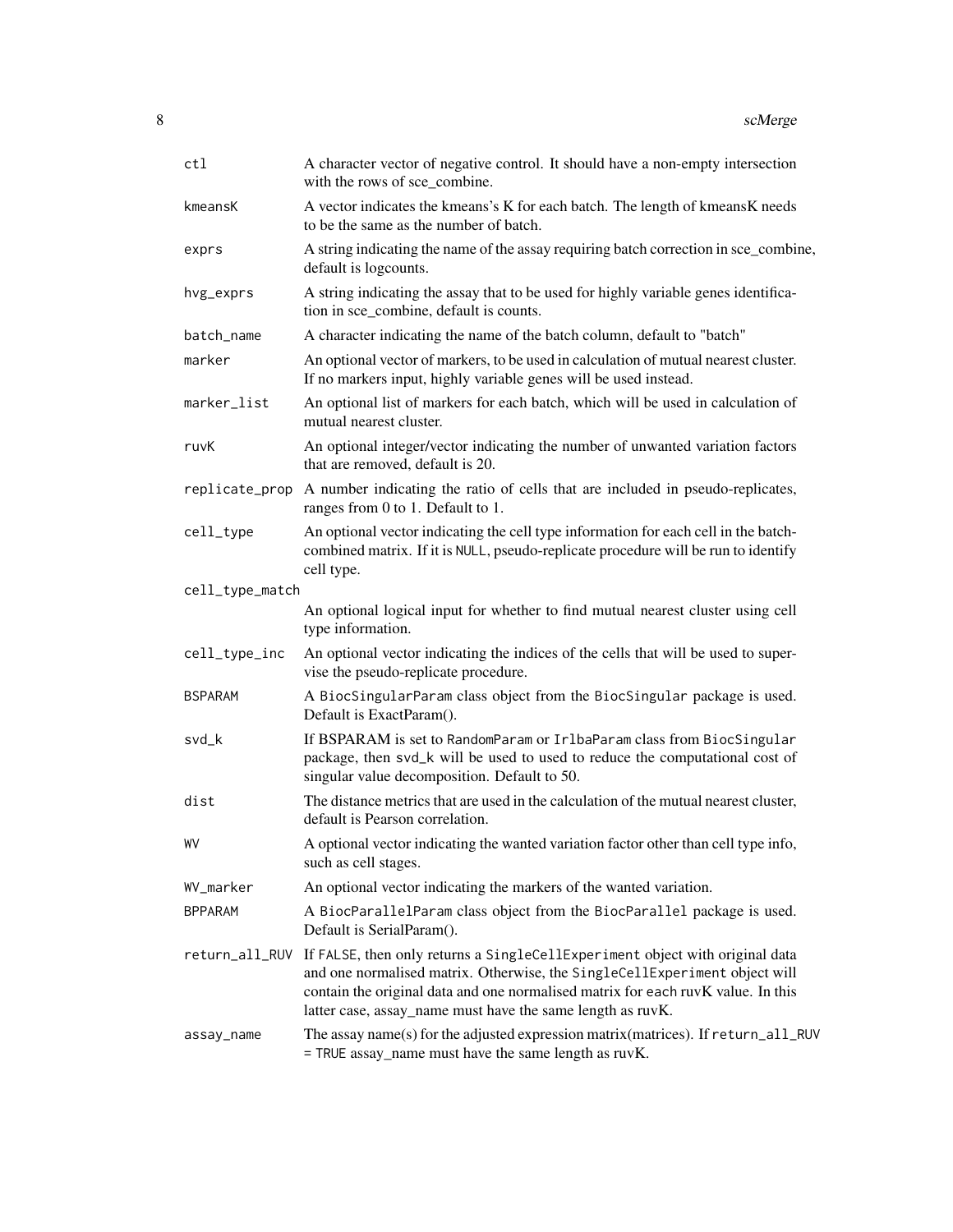# <span id="page-8-0"></span>scReplicate 9

# Value

Returns a SingleCellExperiment object with following components:

- assays: the original assays and also the normalised matrix
- metadata: containing the ruvK vector, ruvK\_optimal based on F-score, and the replicate matrix

# Author(s)

Yingxin Lin, Kevin Wang

### Examples

```
## Loading example data
data('example_sce', package = 'scMerge')
## Previously computed stably expressed genes
data('segList_ensemblGeneID', package = 'scMerge')
## Running an example data with minimal inputs
sce_mESC <- scMerge(sce_combine = example_sce,
ctl = segList_ensemblGeneID$mouse$mouse_scSEG,
kmeansK = c(3, 3),
assay_name = 'scMerge')
sce_mESC = scater::runPCA(sce_mESC, exprs_values = "logcounts")
scater::plotPCA(sce_mESC, colour_by = 'cellTypes', shape = 'batch')
sce_mESC = scater::runPCA(sce_mESC, exprs_values = 'scMerge')
scater::plotPCA(sce_mESC, colour_by = 'cellTypes', shape = 'batch')
```
scReplicate *Create replicate matrix for scMerge algorithm*

#### Description

Create replicate matrix for scMerge algorithm using un-/semi-/supervised approaches.

# Usage

```
scReplicate(
  sce_combine,
 batch = NULL,kmeansK = NULL,exprs = "logcounts",
  hvg_exprs = "counts",
```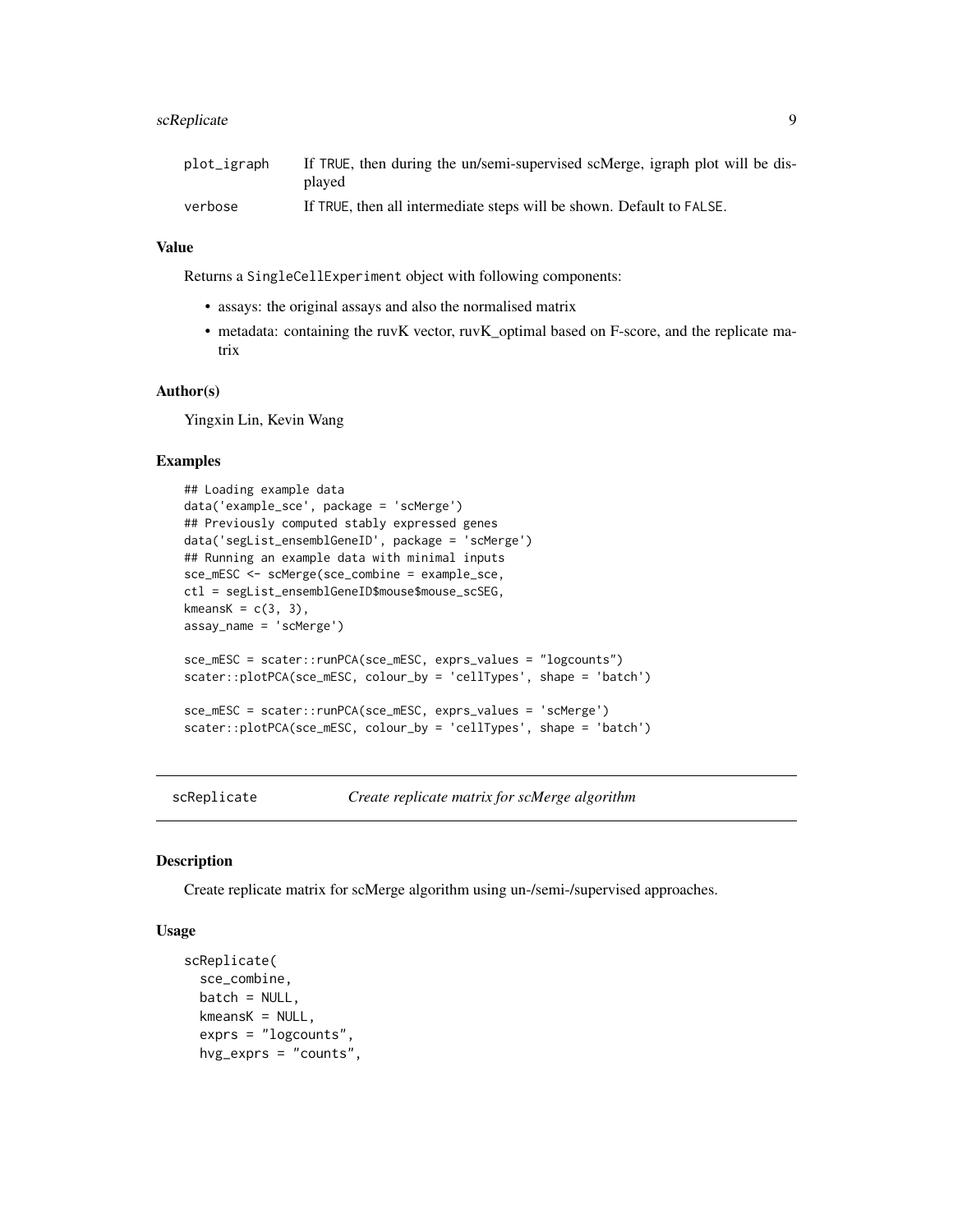```
marker = NULL,
 marker_list = NULL,
 replicate_prop = 1,
 cell_type = NULL,
  cell_type_match = FALSE,
  cell_type_inc = NULL,
 dist = "cor",WV = NULL,WV_marker = NULL,
 BPPARAM = SerialParam(),
 return_all = FALSE,
 BSPARAM = ExactParam(),
 plot_igraph = TRUE,
 verbose = FALSE
\mathcal{L}
```
# Arguments

| sce_combine     | A SingleCellExperiment object contains the batch-combined matrix with batch<br>info in colData                                                                           |
|-----------------|--------------------------------------------------------------------------------------------------------------------------------------------------------------------------|
| batch           | A vector indicates the batch information for each cell in the batch-combined<br>matrix.                                                                                  |
| kmeansK         | A vector indicates the kmeans's K for each batch, length of kmeansK needs to<br>be the same as the number of batch.                                                      |
| exprs           | A string indicates the assay that are used for batch correction, default is log-<br>counts                                                                               |
| hvg_exprs       | A string indicates the assay that are used for highly variable genes identification,<br>default is counts                                                                |
| marker          | A vector of markers, which will be used in calculation of mutual nearest cluster.<br>If no markers input, highly variable genes will be used instead                     |
| marker_list     | A list of markers for each batch, which will be used in calculation of mutual<br>nearest cluster.                                                                        |
| replicate_prop  | A number indicating the ratio of cells that are included in pseudo-replicates,<br>ranges from 0 to 1. Default to 1.                                                      |
| cell_type       | A vector indicates the cell type information for each cell in the batch-combined<br>matrix. If it is NULL, pseudo-replicate procedure will be run to identify cell type. |
| cell_type_match |                                                                                                                                                                          |
|                 | Whether find mutual nearest cluster using cell type information                                                                                                          |
| cell_type_inc   | A vector indicates the indices of the cells that will be used to supervise the<br>pseudo-replicate procedure                                                             |
| dist            | The distance metrics that are used in the calculation of the mutual nearest cluster,<br>default is Pearson correlation.                                                  |
| WV              | A vector indicates the wanted variation factor other than cell type info, such as<br>cell stages.                                                                        |
| WV_marker       | A vector indicates the markers of the wanted variation.                                                                                                                  |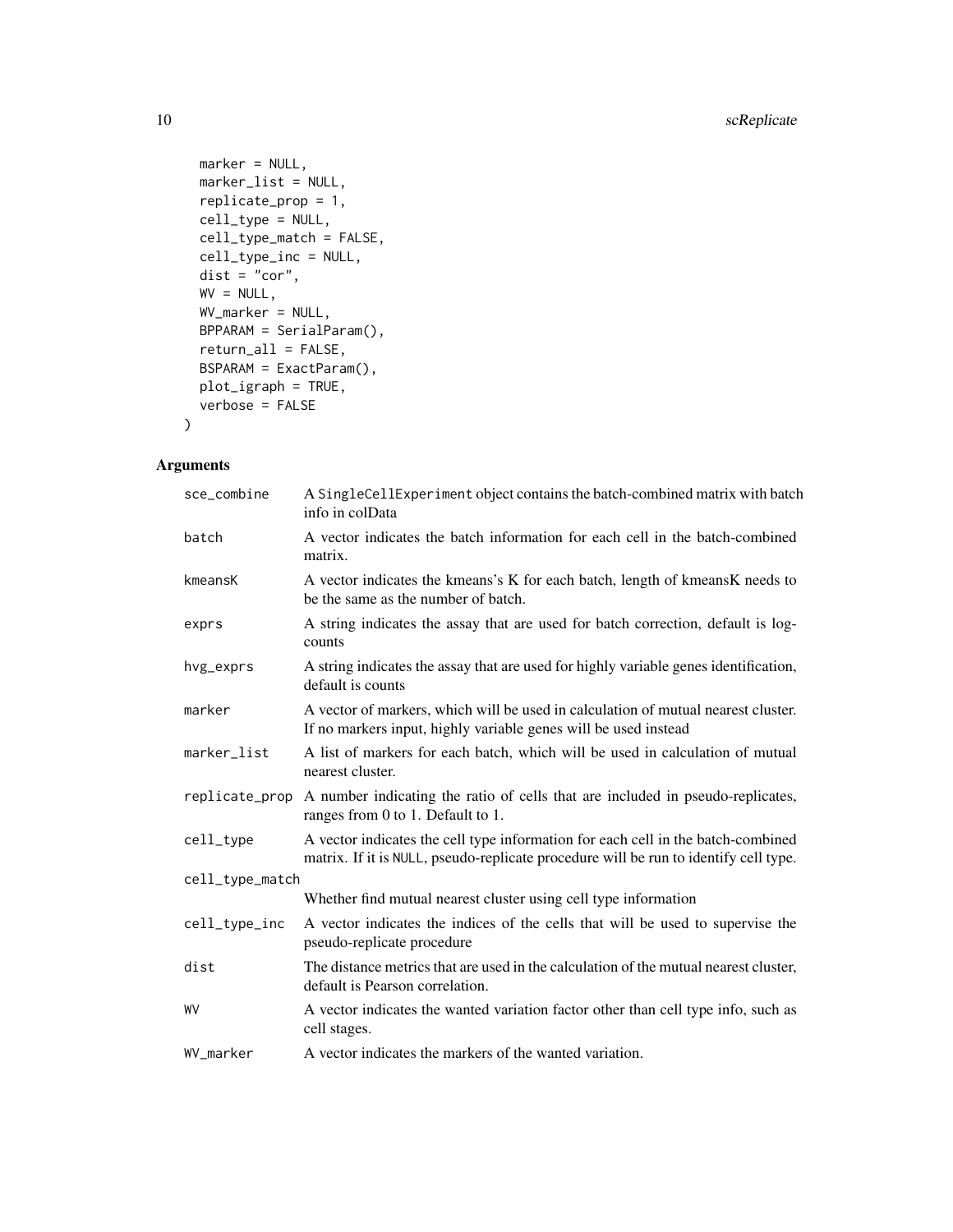#### <span id="page-10-0"></span> $scRUVg$  11

| <b>BPPARAM</b> | A BiocParallelParam class object from the BiocParallel package is used.<br>Default is SerialParam(). |
|----------------|------------------------------------------------------------------------------------------------------|
| return_all     | If FALSE, only return the replicate matrix.                                                          |
| <b>BSPARAM</b> | A BiocSingularParam class object from the BiocSingular package is used.<br>Default is ExactParam().  |
| plot_igraph    | If TRUE, then during the un/semi-supervised scMErge, igraph plot will be dis-<br>played              |
| verbose        | If TRUE, then all intermediate steps will be shown. Default to FALSE.                                |

# Value

If return\_all is FALSE, return a replicate matrix. If return\_sce is TRUE, return the followings

| repMat           | replicate matrix                          |
|------------------|-------------------------------------------|
| mnc              | mutual nearest cluster                    |
| replicate vector |                                           |
|                  | replicate vector                          |
| <b>HVG</b>       | highly variable genes used in scReplicate |

A cell-replicates mapping matrix. Each row correspond to a cell from the input expression matrix, and each column correspond to a cell-cluster/cell-type. An element of the mapping matrix is 1 if the scReplicate algorithm determines that this cell should belong to that cell cluster and 0 otherwise.

# Author(s)

Yingxin Lin, Kevin Wang

# Examples

```
## Loading example data
set.seed(1)
data('example_sce', package = 'scMerge')
scRep_result = scReplicate(
 sce_combine = example_sce,
 batch = example_sce$batch,
 kmeansK = c(3,3)
```
scRUVg *RUVg function for single cell (under development)*

# Description

Modified based on RUV2 from package ruv and RUVg from package RUVSeq function (see these function's documentations for full documentations and usage)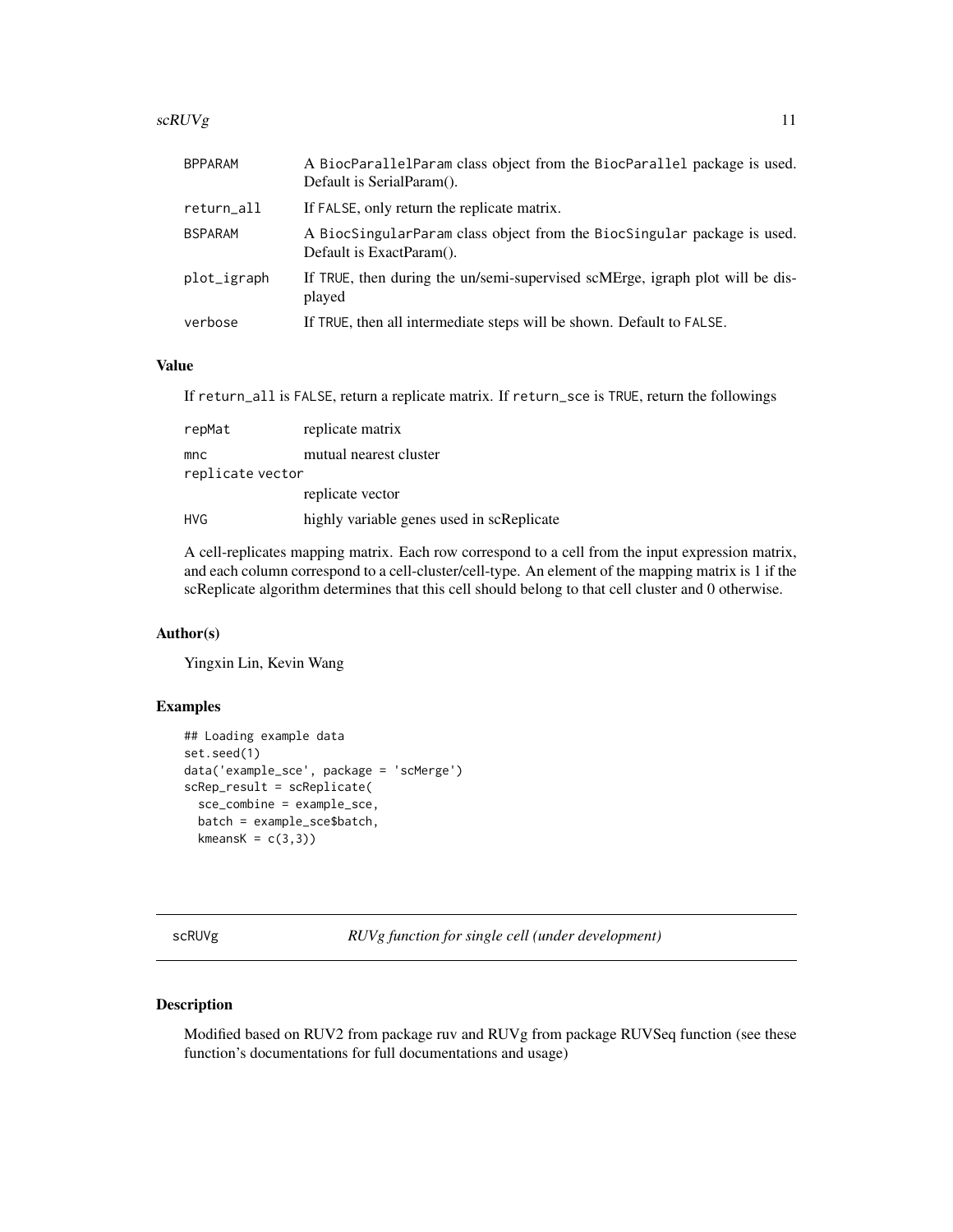# Usage

```
scRUVg(
  Y,
  ctl,
  k,
  Z = 1,
  eta = NULL,
  include.intercept = TRUE,
  fullW = NULL,svdyc = NULL
\mathcal{L}
```
# Arguments

| Υ                 | The data. A m by n matrix, where m is the number of observations and n is the<br>number of features.                                                                                                                                                                                                                                  |  |
|-------------------|---------------------------------------------------------------------------------------------------------------------------------------------------------------------------------------------------------------------------------------------------------------------------------------------------------------------------------------|--|
| ctl               | index vector to specify the negative controls.                                                                                                                                                                                                                                                                                        |  |
| k                 | The number of unwanted factors to use.                                                                                                                                                                                                                                                                                                |  |
| Ζ                 | Any additional covariates to include in the model.                                                                                                                                                                                                                                                                                    |  |
| eta               | Gene-wise (as opposed to sample-wise) covariates.                                                                                                                                                                                                                                                                                     |  |
| include.intercept |                                                                                                                                                                                                                                                                                                                                       |  |
|                   | Applies to both Z and eta. When Z or eta (or both) is specified (not NULL) but<br>does not already include an intercept term, this will automatically include one.<br>If only one of Z or eta should include an intercept, this variable should be set to<br>FALSE, and the intercept term should be included manually where desired. |  |
| fullW             | Can be included to speed up execution. Is returned by previous calls of scRUVg                                                                                                                                                                                                                                                        |  |
| svdyc             | Can be included to speed up execution. For internal use; please use fullW in-<br>stead.                                                                                                                                                                                                                                               |  |

# Value

A list consists of:

- A matrix newY, the normalised matrix,
- A matrix W, the unwanted variation matrix, and ;
- A matrix alpha, this corresponding coefficient matrix for W.

# Author(s)

Yingxin Lin, Kevin Wang

# Examples

```
L = scMerge::ruvSimulate(m = 80, n = 1000, nc = 50, nCelltypes = 10)
Y = L$Y; ct1 = L$ct1ruvgRes = scMerge::scRUVg(Y = Y, ctl = ctl, k = 20)
```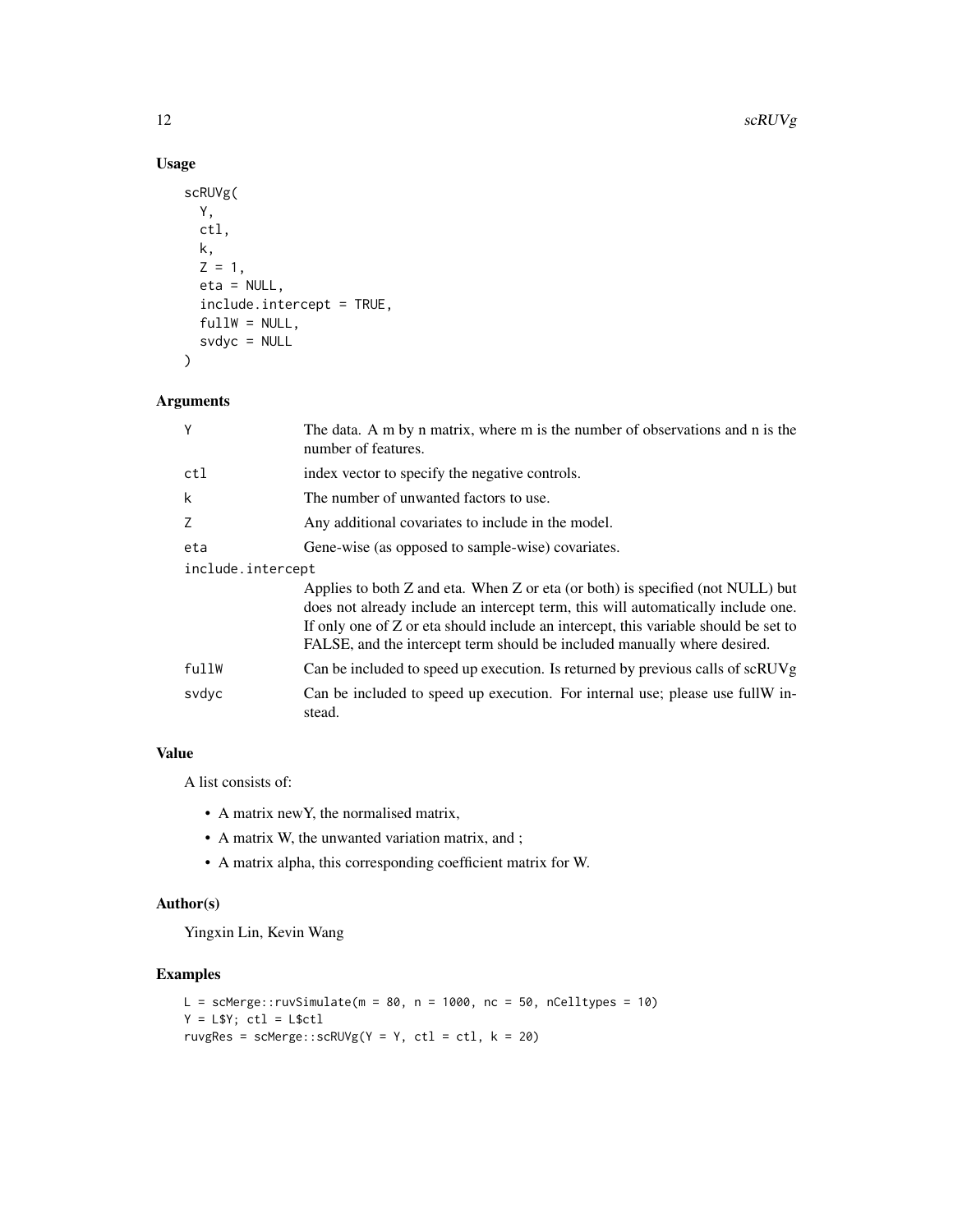<span id="page-12-0"></span>

A function to perform location/scale adjustment to data as the input of RUVIII which also provides the option to select optimal RUVk according to the silhouette coefficient

# Usage

```
scRUVIII(
 Y = Y,
 M = M,
 ctl = ctl,
  fullalpha = NULL,
 k = k,
 cell_type = NULL,
 batch = NULL,return_all_RUV = TRUE,
 BPPARAM = SerialParam(),
 BSPARAM = ExactParam(),
  svd_k = 50)
```
# Arguments

| Y              | The unnormalised SC data. A m by n matrix, where m is the number of obser-<br>vations and n is the number of features.                                                                                                                                                                                 |
|----------------|--------------------------------------------------------------------------------------------------------------------------------------------------------------------------------------------------------------------------------------------------------------------------------------------------------|
| M              | The replicate mapping matrix. The mapping matrix has m rows (one for each<br>observation), and each column represents a set of replicates. The $(i, j)$ -th entry<br>of the mapping matrix is 1 if the i-th observation is in replicate set j, and $0$<br>otherwise. See ruy::RUVIII for more details. |
| ctl            | An index vector to specify the negative controls. Either a logical vector of length<br>n or a vector of integers.                                                                                                                                                                                      |
| fullalpha      | Not used. Please ignore.                                                                                                                                                                                                                                                                               |
| k              | The number of unwanted factors to remove. This is inherited from the ruvK<br>argument from the scMerge::scMerge function.                                                                                                                                                                              |
| cell_type      | An optional vector indicating the cell type information for each cell in the batch-<br>combined matrix. If it is NULL, pseudo-replicate procedure will be run to identify<br>cell type.                                                                                                                |
| batch          | Batch information inherited from the scMerge::scMerge function.                                                                                                                                                                                                                                        |
|                | return_all_RUV Whether to return extra information on the RUV function, inherited from the<br>scMerge::scMerge function                                                                                                                                                                                |
| <b>BPPARAM</b> | A BiocParallelParam class object from the BiocParallel package is used.<br>Default is SerialParam().                                                                                                                                                                                                   |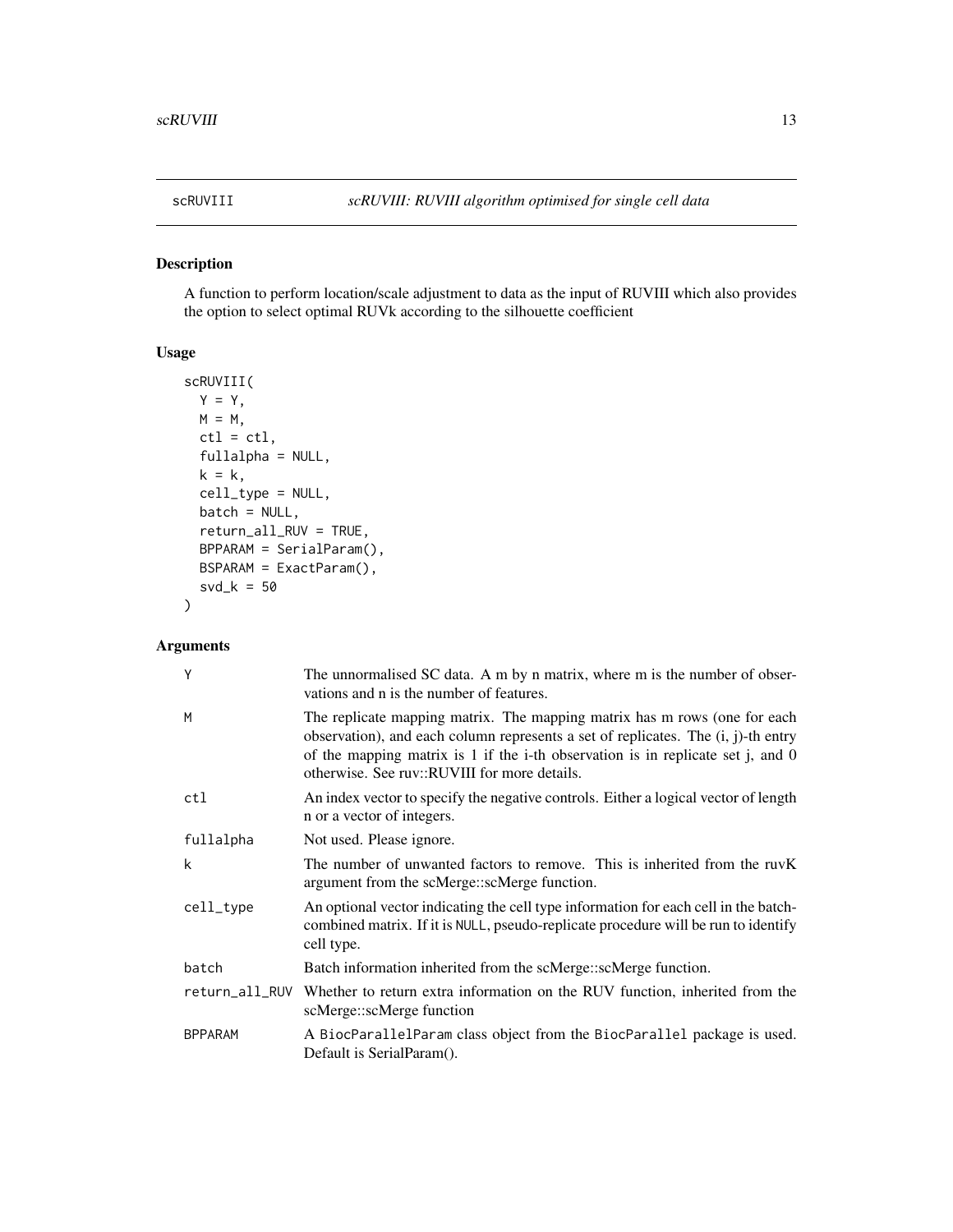<span id="page-13-0"></span>

| BSPARAM | A BiocSingularParam class object from the BiocSingular package is used.<br>Default is ExactParam().                                                                                                    |
|---------|--------------------------------------------------------------------------------------------------------------------------------------------------------------------------------------------------------|
| svd k   | If BSPARAM is set to RandomParam or IrlbaParam class from BiocSingular<br>package, then svd_k will be used to used to reduce the computational cost of<br>singular value decomposition. Default to 50. |

# Value

A list consists of:

- RUV-normalised matrices: If k has multiple values, then the RUV-normalised matrices using all the supplied k values will be returned.
- optimal\_ruvK: The optimal RUV k value as determined by silhouette coefficient.

# Author(s)

Yingxin Lin, Kevin Wang

# Examples

```
L = ruvSimulate(m = 200, n = 1000, nc = 100, nCelltypes = 3, nBatch = 2, lambda = 0.1, sec = FALSE)Y = t(\log 2(L5Y + 1L)); M = L5M; ctl = L$ctl; batch = L$batch;
res = scRUVIII(Y = Y, M = M, ctl = ctl, k = c(5, 10, 15, 20), batch = batch)
```
scSEGIndex *Single Cell Stably Express Gene Index*

# Description

This function computes the single-cell Stably Expressed Gene (scSEG) index from Lin. et al. (2019) for a given single-cell count data matrix. Each gene in the data is fitted with a gammanormal mixture model and the final SEG index is computed as an average of key parameters that measure the expression stability of a gene.

We recommend using either the pre-computed genes (see "See Also" below) or the top SEG genes from an user's own data as the control genes in the scMerge function (see the ctl argument in the scMerge function).

# Usage

```
scSEGIndex(
 exprs_mat,
 cell_type = NULL,BPPARAM = SerialParam(progressbar = TRUE),
  return_all = FALSE
)
```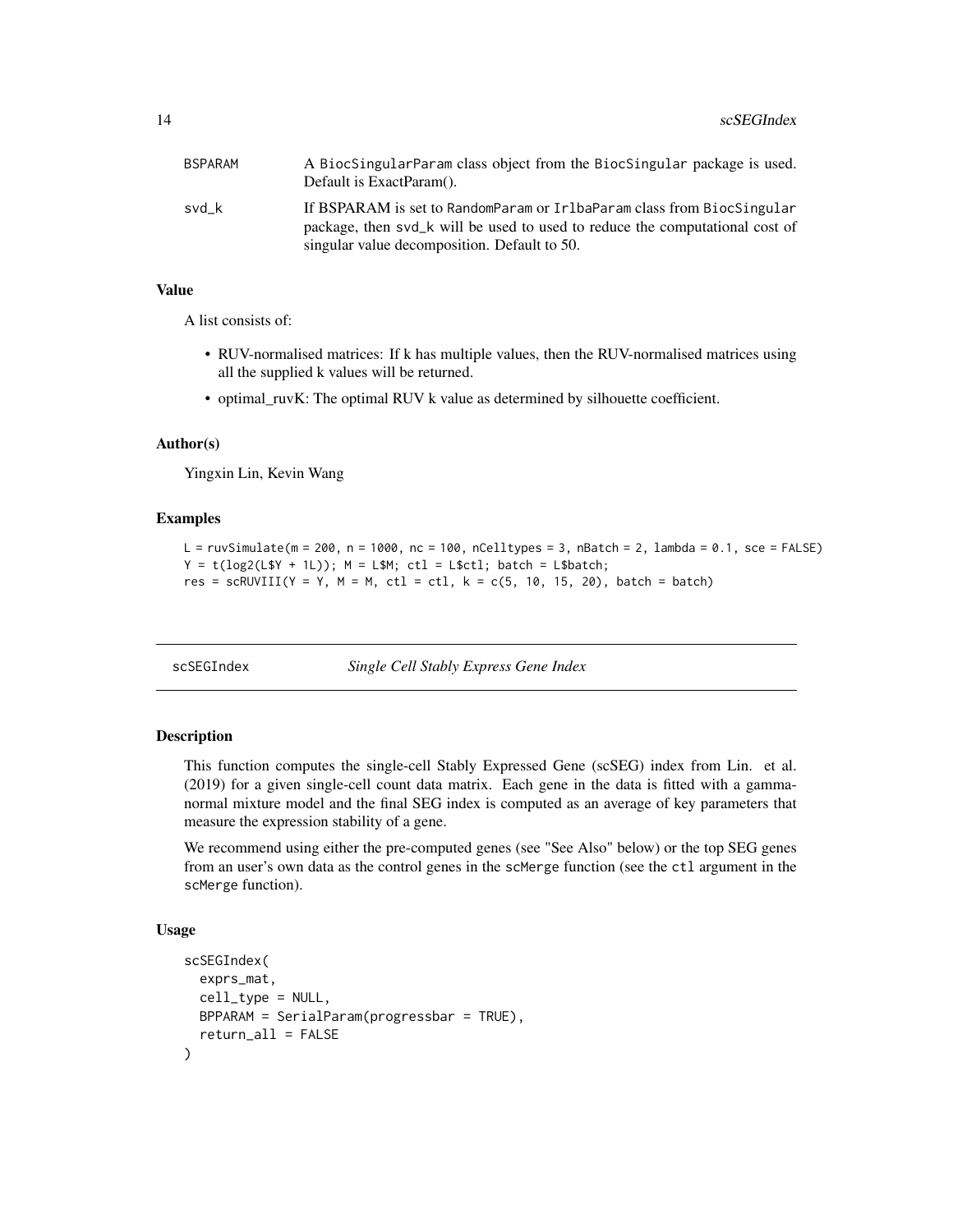#### scSEGIndex 15

#### **Arguments**

| exprs_mat      | A log-transformed single-cell data, assumed to have no batch effect and covered<br>a wide range of cell types. A n by m matrix, where n is the number of genes and<br>m is the number of cells. |
|----------------|-------------------------------------------------------------------------------------------------------------------------------------------------------------------------------------------------|
| cell_type      | A vector indicating the cell type information for each cell in the gene expression<br>matrix. If it is NULL, the function calculates the scSEG index without using<br>F-statistics.             |
| <b>BPPARAM</b> | A BiocParallelParam class object from the BiocParallel package is used.<br>Default is SerialParam(progressbar = $TRUE$ ).                                                                       |
| return_all     | Default to FALSE. If set to TRUE, then all genes will be returned. Otherwise,<br>only genes with less than 80 percent zeroes will be returned.                                                  |

# Value

Returns a data frame. Each row is a gene and each column is a statistic relating to the stability of expression of each gene. The main statistic is the segIdx column, which is the SEG index.

# Author(s)

Shila Ghazanfar, Yingxin Lin, Pengyi Yang

# References

Evaluating stably expressed genes in single cells (2019). doi:10.1093/gigascience/giz106.

# See Also

Download human SEG directly from this [link;](http://www.maths.usyd.edu.au/u/pengyi/software/scHK/scHK_human.xlsx) Download mouse SEG directly from this [link.](http://www.maths.usyd.edu.au/u/pengyi/software/scHK/scHK_mouse.xlsx)

#### Examples

```
## Loading example data
data('example_sce', package = 'scMerge')
## subsetting genes to illustrate usage.
exprs_mat = SummarizedExperiment::assay(example_sce, 'logcounts')[1:110, 1:20]
set.seed(1)
result1 = scSEGIndex(exprs_mat = exprs_mat)
## If parallelisation is needed:
param = BiocParallel::MulticoreParam(workers = 2, progressbar = TRUE)
result2 = scSEGIndex(exprs_mat = exprs_mat, BPPARAM = param)
## Closing the parallelisation
BiocParallel::register(BPPARAM = BiocParallel::SerialParam())
```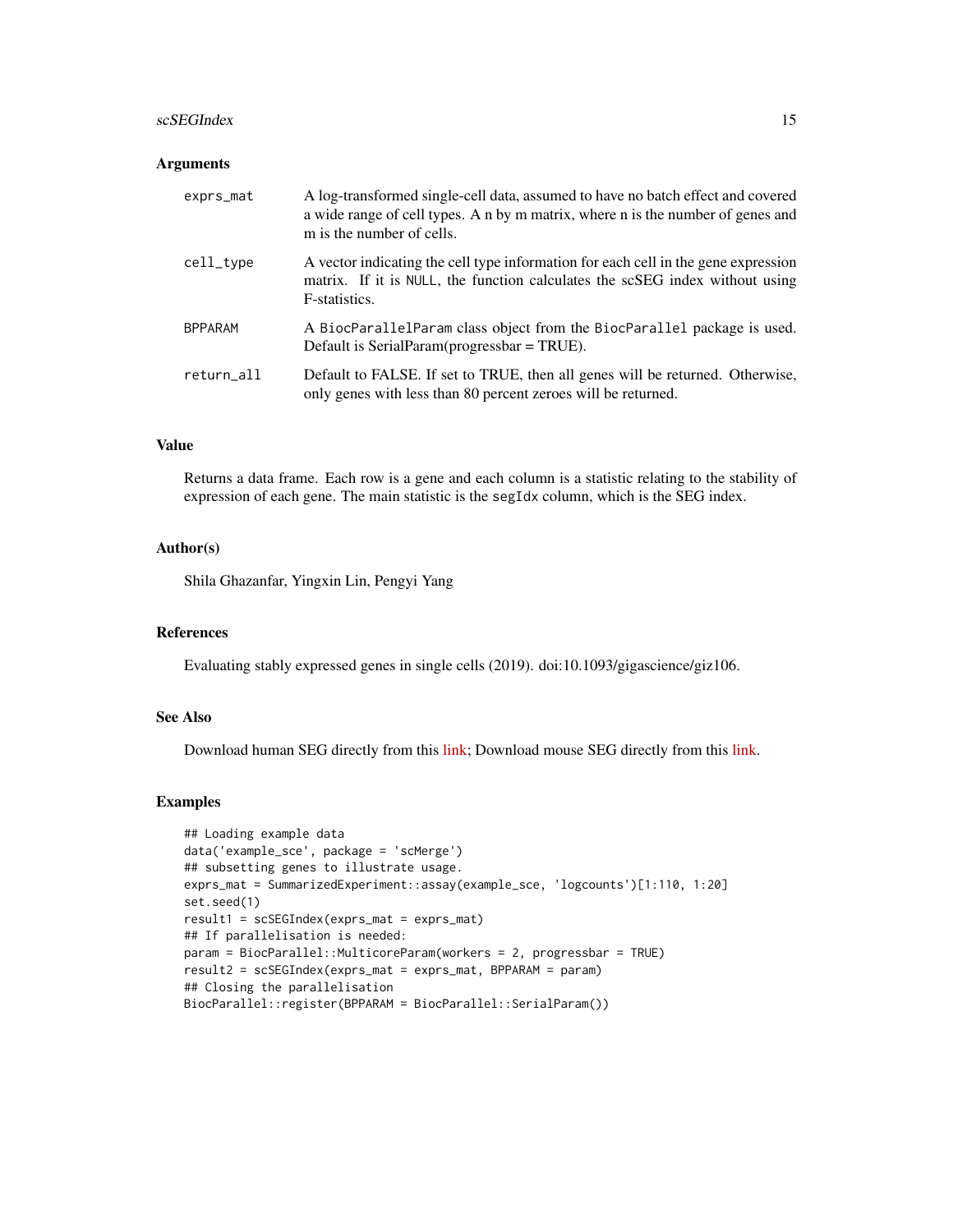<span id="page-15-0"></span>

A list includes the stably expressed genes for both human and mouse

# Usage

```
data(segList, package = 'scMerge')
```
# Format

An object of class list of length 2.

segList\_ensemblGeneID *Stably expressed gene list in EnsemblGeneID for both human and mouse*

# Description

A list includes the stably expressed genes for both human and mouse

# Usage

```
data(segList_ensemblGeneID, package = 'scMerge')
```
#### Format

An object of class list of length 2.